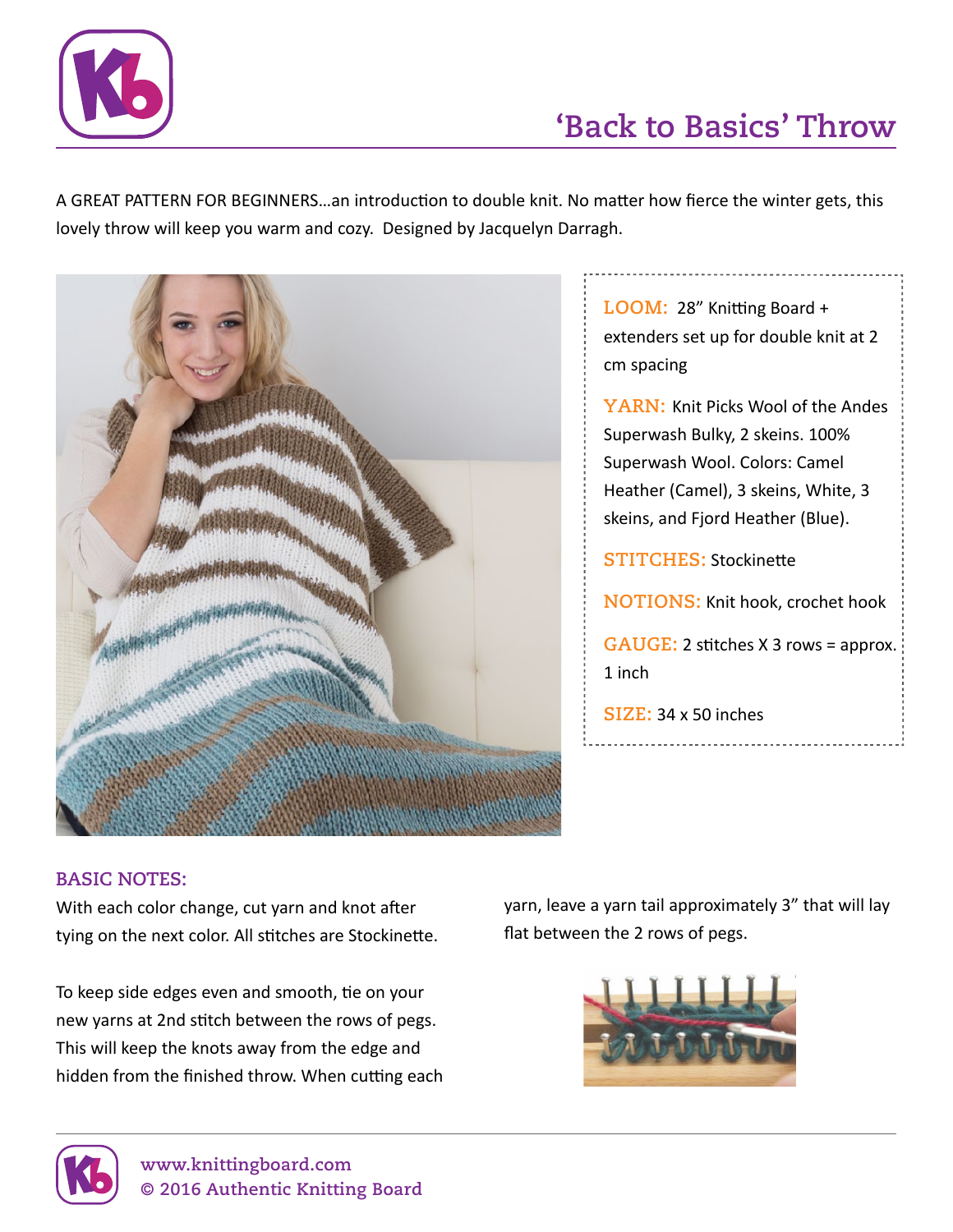

Cast on row will be the same as one row of stockinette stitch. You start on Left side of loom on top peg #1 with a slip knot; bring yarn down to peg #2 on lower board. Wrap yarn around, and continue back up to peg # 3 on top board. Continue weaving the yarn around every other peg, alternating from one board to the other, to end. Wrap around the end at last peg. Return back to beginning by wrapping all the pegs that were skipped on first pass. Now all the pegs for this project will be wrapped.

Lay a piece of yarn across the stitches with the yarn ends dangling at each end of loom. This is referred to as the anchor yarn or waste yarn. It is usually removed after the knitting is complete. Now, wrap all the pegs again just as before so that you have 2 loops on each peg. You are ready to hook over using the knit hook. This means to lift the bottom loop, on each peg over the top loop, and into the center of the loom. Do this to all pegs, so that they have only one wrap of yarn. Your stitches are now cast on and you are ready to work in stockinette stitch.

The stockinette stitch produces a smooth knit, and is usually the first stitch learned in double knitting. It is the same process as casting on. Once you wrap all pegs again, hook over. This completes one row of stockinette stitch. Continue this stitch with the color changes for the entire afghan.

## **INSTRUCTIONS**

Cast on 64 stitches with Camel yarn in Stockinette stitch. Lay contrasting anchor yarn.

Knit 7 rows in Camel. Tie in Blue yarn. Cut Camel and knot.

Knit 3 rows in Blue. Tie in Camel yarn. Cut Blue and knot.

Knit 6 rows in Camel. Tie in Blue yarn. Cut Camel and knot.

Knit 4 rows in Blue. Tie in Camel yarn. Cut Blue and knot.

Knit 5 rows in Camel. Tie in Blue yarn. Cut Camel and knot.

Knit 5 rows in Blue. Tie in Camel yarn. Cut Blue and knot.

Knit 4 rows in Camel. Tie in Blue yarn. Cut Camel and knot.

Knit 6 rows in Blue. Tie in White yarn. Cut Blue and knot.

Knit 3 rows in Camel. Tie in Blue yarn. Cut Camel and knot.

Knit 7 rows in Blue. Tie in White yarn. Cut Blue and knot.

Knit 4 rows in White. Tie in Blue yarn. Cut White and knot.

Knit 6 rows in Blue. Tie in White yarn. Cut Blue and knot.

Knit 5 rows in White. Tie in Blue yarn. Cut White and knot.

Knit 5 rows in Blue. Tie in White yarn. Cut Blue and knot.